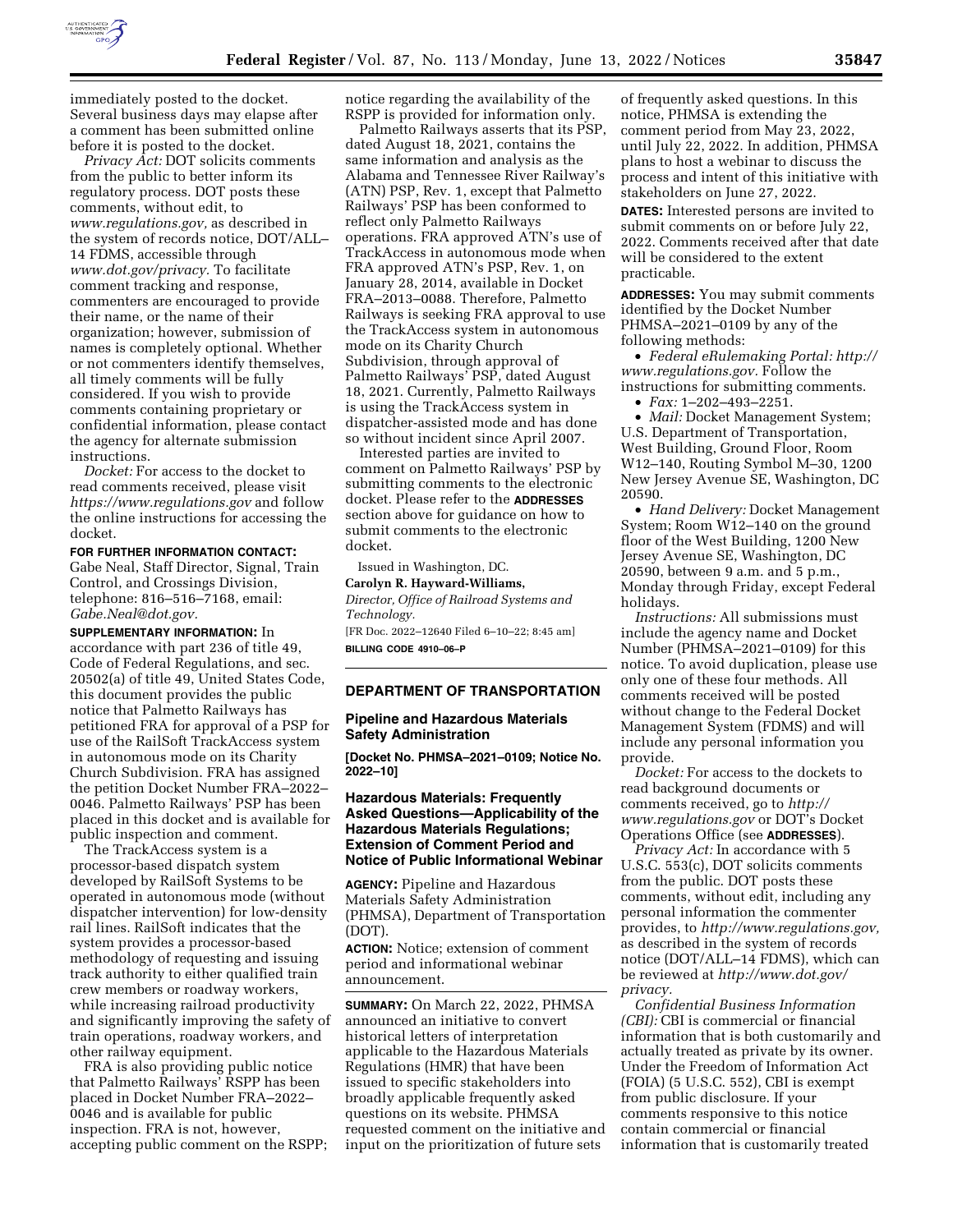as private, that you actually treat as private, and that is relevant or responsive to this notice, it is important that you clearly designate the submitted comments as ''CBI.'' Please mark each page of your submission containing CBI as ''PROPIN.'' Submissions containing CBI should be sent to Arthur Pollack, Standards and Rulemaking Division, (202) 366–8553, Pipeline and Hazardous Materials Safety Administration, U.S. Department of Transportation, 1200 New Jersey Avenue SE, Washington, DC 20590–0001. Any commentary that PHMSA receives which is not specifically designated as CBI will be placed in the public docket for this notice.

### **FOR FURTHER INFORMATION CONTACT:**

Arthur Pollack, Standards and Rulemaking Division, (202) 366–8553, Pipeline and Hazardous Materials Safety Administration, U.S. Department of Transportation, 1200 New Jersey Avenue SE, Washington, DC 20590– 0001.

# **SUPPLEMENTARY INFORMATION:**

# **I. Webinar Details and Public Participation**

The webinar will take place on June 27, 2022, at 11:00 a.m. EST and will be open to the public. Attendees must register on the meeting website at *[https://opsweb.phmsa.dot.gov/hm](https://opsweb.phmsa.dot.gov/hm_seminars/faq_webinar.asp)*\_ *[seminars/faq](https://opsweb.phmsa.dot.gov/hm_seminars/faq_webinar.asp)*\_*webinar.asp.* 

### **II. Background**

Federal hazardous materials transportation law (49 U.S.C. 5101 *et seq.*) directs the Secretary of Transportation (''the Secretary'') to establish regulations for the safe and secure transportation of hazardous materials in commerce. The Secretary is authorized to apply those regulations to (1) persons who transport hazardous materials in commerce, (2) persons who cause hazardous materials to be transported in commerce, (3) persons who manufacture or maintain a packaging or a component of a packaging that is represented, marked, certified, or sold as qualified for use in the transportation of a hazardous material in commerce, (4) persons who indicate by marking or other means that a hazardous material being transported in commerce is present in a package or transport conveyance when it is not, and (5) persons who tamper with a package or transport conveyance used to transport hazardous materials in commerce or a required marking, label, placard, or shipping description.

In 49 CFR 1.97, the Secretary delegated authority to issue regulations for the safe and secure transportation of

hazardous materials in commerce to the PHMSA Administrator. The PHMSA Administrator issues the HMR under that delegated authority. The HMR prescribes requirements for the safe transportation in commerce of hazardous materials, including provisions for classification, packaging, and hazard communication.

To facilitate its safety mission and promote better awareness of its programs and compliance requirements, the Office of Hazardous Materials Safety (OHMS) periodically issues agency guidance in the **Federal Register** and on its publicly available website 1 for use by the regulated community, PHMSA staff, and federal, state, and local partners. This information is nonbinding material given to the public pertaining to information and resources useful to comply with the HMR and is also used to make the public aware of safety issues or best practices. PHMSA issues this information through posted frequently asked questions (FAQs), advisory bulletins, publications, and policy manuals. PHMSA also answers questions from stakeholders through its staff and the Hazardous Materials Information Center (HMIC) 2 and by issuing letters of interpretation (LOIs). As provided in 49 CFR 105.20 (Guidance and Interpretations), a member of the public may request information and answers to questions on HMR compliance by contacting the OHMS Standards and Rulemaking Division or the HMIC.3 OHMS receives an average of 250 requests for LOIs each year. Some of these requests for interpretations have previously been asked, answered, and published on PHMSA's Online Code of Federal Regulations (oCFR) website at *[https://](https://www.phmsa.dot.gov/standards-rulemaking/hazmat/phmsas-online-cfr-ocfr) [www.phmsa.dot.gov/standards](https://www.phmsa.dot.gov/standards-rulemaking/hazmat/phmsas-online-cfr-ocfr)[rulemaking/hazmat/phmsas-online-cfr](https://www.phmsa.dot.gov/standards-rulemaking/hazmat/phmsas-online-cfr-ocfr)[ocfr.](https://www.phmsa.dot.gov/standards-rulemaking/hazmat/phmsas-online-cfr-ocfr)* 

The purpose of the FAQ initiative is to optimize the effectiveness, reach, and impact of the OHMS LOI process.

3To request a formal letter of interpretation, persons may also write to: Mr. Shane Kelley, Director, Standards and Rulemaking Division, U.S. DOT/PHMSA (PHH–10), 1200 New Jersey Avenue SE, East Building, 2nd Floor, Washington, DC 20590. To obtain information and answers pertaining to statute compliance and preemption, persons must, as prescribed by 49 CFR 105.20(b), contact the office of the Chief Counsel at: Office of the Chief Counsel, U.S. DOT/PHMSA (PHC–10), 1200 New Jersey Avenue SE, East Building, Washington, DC 20590, or at (202) 366-4400.

Through publishing FAQs, PHMSA will memorialize in broadly applicable guidance its historical LOIs for, and applicable to, specific stakeholders regulated by the HMR. Specifically, this initiative adapts currently available stakeholder engagement functions to more directly appeal to a broader regulated community, develop a systematic process in managing/curating agency information that can be incorporated conveniently into existing workflows, and create helpful tools for current stakeholders. The success of this initiative will be measurable by monitoring PHMSA's website engagement, the rate of incoming calls to the HMIC, and the volume of incoming LOI requests. A successful project should see an increase in website engagement with either static or reduced rates of calls to the HMIC and a reduced volume of incoming LOI requests. In addition, the interpretation workflow should reflect more efficient processing and productivity.

#### **III. Federal Register Notice**

On March 22, 2022, PHMSA published Notice No. 2022–02 [87 FR 16308] announcing an initiative to publish FAQs on its website to facilitate better public understanding and awareness of the hazardous materials regulations (HMR; 49 CFR parts 171 through 180). The FAQs in the notice are intended to clarify, explain, and promote better understanding of the HMR. FAQs are not substantive rules, and do not create legally enforceable rights, assign duties, or impose new obligations not otherwise contained in the existing regulations and standards, but are provided to help the regulated community understand how to comply with the regulations.

PHMSA is creating a repository of these questions, which will reduce the need for issuing duplicative LOIs to multiple stakeholders and will assist PHMSA in streamlining the use of its resources by significantly reducing frequently asked LOIs. This initiative will provide additional value to PHMSA's oCFR tool found at *[https://](https://www.phmsa.dot.gov/standards-rulemaking/hazmat/phmsas-online-cfr-ocfr) [www.phmsa.dot.gov/standards](https://www.phmsa.dot.gov/standards-rulemaking/hazmat/phmsas-online-cfr-ocfr)[rulemaking/hazmat/phmsas-online-cfr](https://www.phmsa.dot.gov/standards-rulemaking/hazmat/phmsas-online-cfr-ocfr)[ocfr.](https://www.phmsa.dot.gov/standards-rulemaking/hazmat/phmsas-online-cfr-ocfr)* The oCFR tool is an interactive web-based application that allows users to navigate with a single click between all content, including LOIs connected to an HMR citation. The oCFR tool includes the ability to sort, filter, and export search results.

PHMSA expects this initiative to ultimately allow the agency to devote resources to other hazardous materials transportation safety projects such as petitions for rulemakings, public

<sup>1</sup>*[https://www.phmsa.dot.gov/](https://www.phmsa.dot.gov/guidance?keywords=security&issued_date_from=&field_issued_date_value_1=)  [guidance?keywords=security&issued](https://www.phmsa.dot.gov/guidance?keywords=security&issued_date_from=&field_issued_date_value_1=)*\_*date*\_ *[from=&field](https://www.phmsa.dot.gov/guidance?keywords=security&issued_date_from=&field_issued_date_value_1=)*\_*issued*\_*date*\_*value*\_*1=.* 

<sup>2</sup>The HMIC can be reached at 1–800–467–4922 and *[infocntr@dot.gov.](mailto:infocntr@dot.gov)* For additional information visit: *[https://www.phmsa.dot.gov/standards](https://www.phmsa.dot.gov/standards-rulemaking/hazmat/hazardous-materials-information-center)[rulemaking/hazmat/hazardous-materials](https://www.phmsa.dot.gov/standards-rulemaking/hazmat/hazardous-materials-information-center)[information-center.](https://www.phmsa.dot.gov/standards-rulemaking/hazmat/hazardous-materials-information-center)*